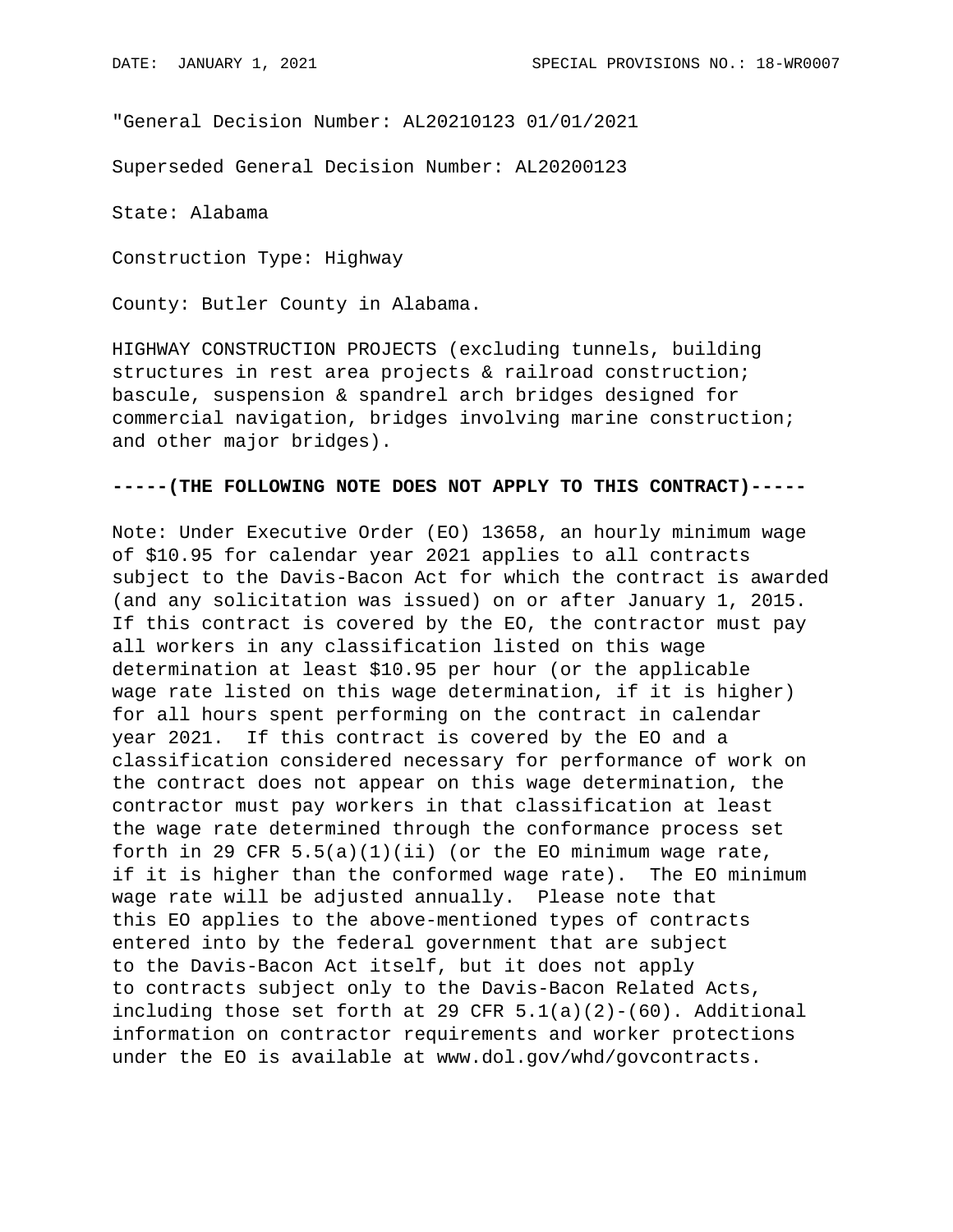| Modification Number | Publication Date |  |
|---------------------|------------------|--|
|                     | 01/01/2021       |  |

SUAL2019-002 11/13/2019

|                                                                                    | Rates | Fringes |
|------------------------------------------------------------------------------------|-------|---------|
| CARPENTER (Form Work Only)\$ 15.34                                                 |       | 0.00    |
| CEMENT MASON/CONCRETE FINISHER\$ 13.71                                             |       | 0.00    |
| ELECTRICIAN\$ 20.41                                                                |       | 7.49    |
| HIGHWAY/PARKING LOT STRIPING:<br>Operator (Striping Machine)\$ 19.48               |       | 0.00    |
| IRONWORKER, REINFORCING\$ 16.28                                                    |       | 0.00    |
| LABORER GRADE CHECKER\$ 15.89                                                      |       | 0.00    |
| LABORER: Asphalt, Includes<br>Raker, Shoveler, Spreader and<br>Distributor\$ 14.11 |       | 0.00    |
| LABORER: Common or General\$ 11.71                                                 |       | 0.00    |
| LABORER: Mason Tender -<br>Cement/Concrete\$ 15.44                                 |       | 0.00    |
| OPERATOR: Asphalt Spreader\$ 16.78                                                 |       | 0.00    |
| OPERATOR:<br>Backhoe/Excavator/Trackhoe\$ 15.64                                    |       | 0.00    |
| OPERATOR: Broom/Sweeper\$ 11.37                                                    |       | 0.00    |
| Bulldozer\$ 16.59<br>OPERATOR:                                                     |       | 0.00    |
| Crane\$ 22.37<br>OPERATOR:                                                         |       | 0.00    |
| Distributor\$ 16.07<br>OPERATOR:                                                   |       | 0.00    |
| $Grade$ r/Blade\$ 17.22<br>OPERATOR:                                               |       | 0.00    |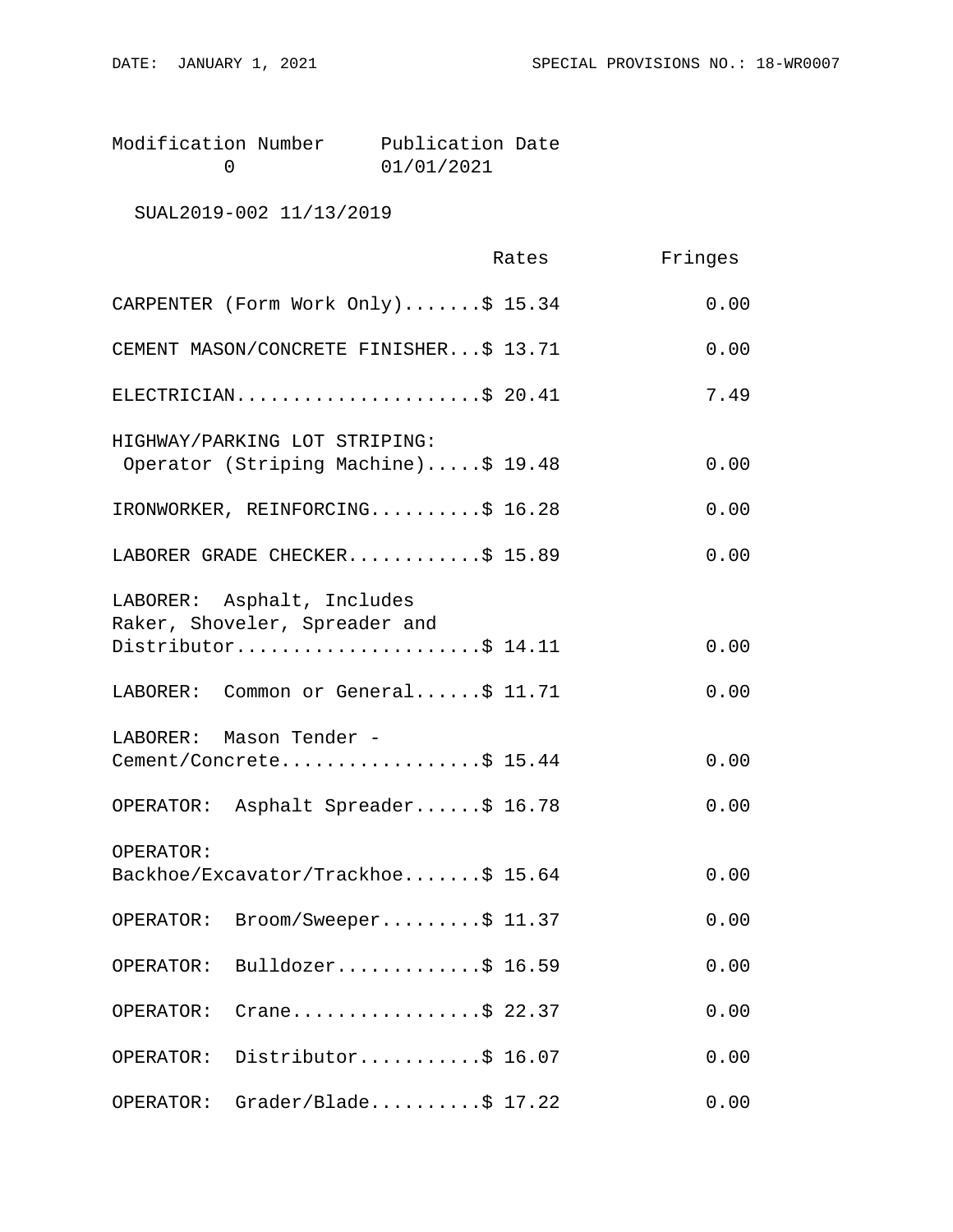|                                                                                                    | OPERATOR: Loader\$ 14.12                                      |  | 0.00 |  |
|----------------------------------------------------------------------------------------------------|---------------------------------------------------------------|--|------|--|
|                                                                                                    | OPERATOR: Mechanic\$ 17.97                                    |  | 0.00 |  |
|                                                                                                    | OPERATOR: Milling Machine\$ 15.54                             |  | 0.00 |  |
|                                                                                                    | OPERATOR: Paver (Asphalt,<br>Aggregate, and Concrete)\$ 17.01 |  | 0.00 |  |
|                                                                                                    | OPERATOR: Roller\$ 14.37                                      |  | 0.00 |  |
|                                                                                                    | TRAFFIC CONTROL: Flagger\$ 14.35                              |  | 0.00 |  |
| TRAFFIC CONTROL:<br>Laborer-Cones/<br>Barricades/Barrels -<br>Setter/Mover/Sweeper\$ 11.57<br>0.00 |                                                               |  |      |  |
|                                                                                                    | TRUCK DRIVER: Dump Truck\$ 14.21                              |  | 0.00 |  |
|                                                                                                    | TRUCK DRIVER: Flatbed Truck\$ 15.72                           |  | 0.00 |  |
|                                                                                                    | TRUCK DRIVER: Lowboy Truck\$ 15.88                            |  | 0.00 |  |
|                                                                                                    | TRUCK DRIVER: Water Truck\$ 12.95                             |  | 0.00 |  |
|                                                                                                    |                                                               |  |      |  |

WELDERS - Receive rate prescribed for craft performing operation to which welding is incidental.

================================================================

Note: Executive Order (EO) 13706, Establishing Paid Sick Leave for Federal Contractors applies to all contracts subject to the Davis-Bacon Act for which the contract is awarded (and any solicitation was issued) on or after January 1, 2017. If this contract is covered by the EO, the contractor must provide employees with 1 hour of paid sick leave for every 30 hours they work, up to 56 hours of paid sick leave each year. Employees must be permitted to use paid sick leave for their own illness, injury or other health-related needs, including preventive care; to assist a family member (or person who is like family to the employee) who is ill, injured, or has other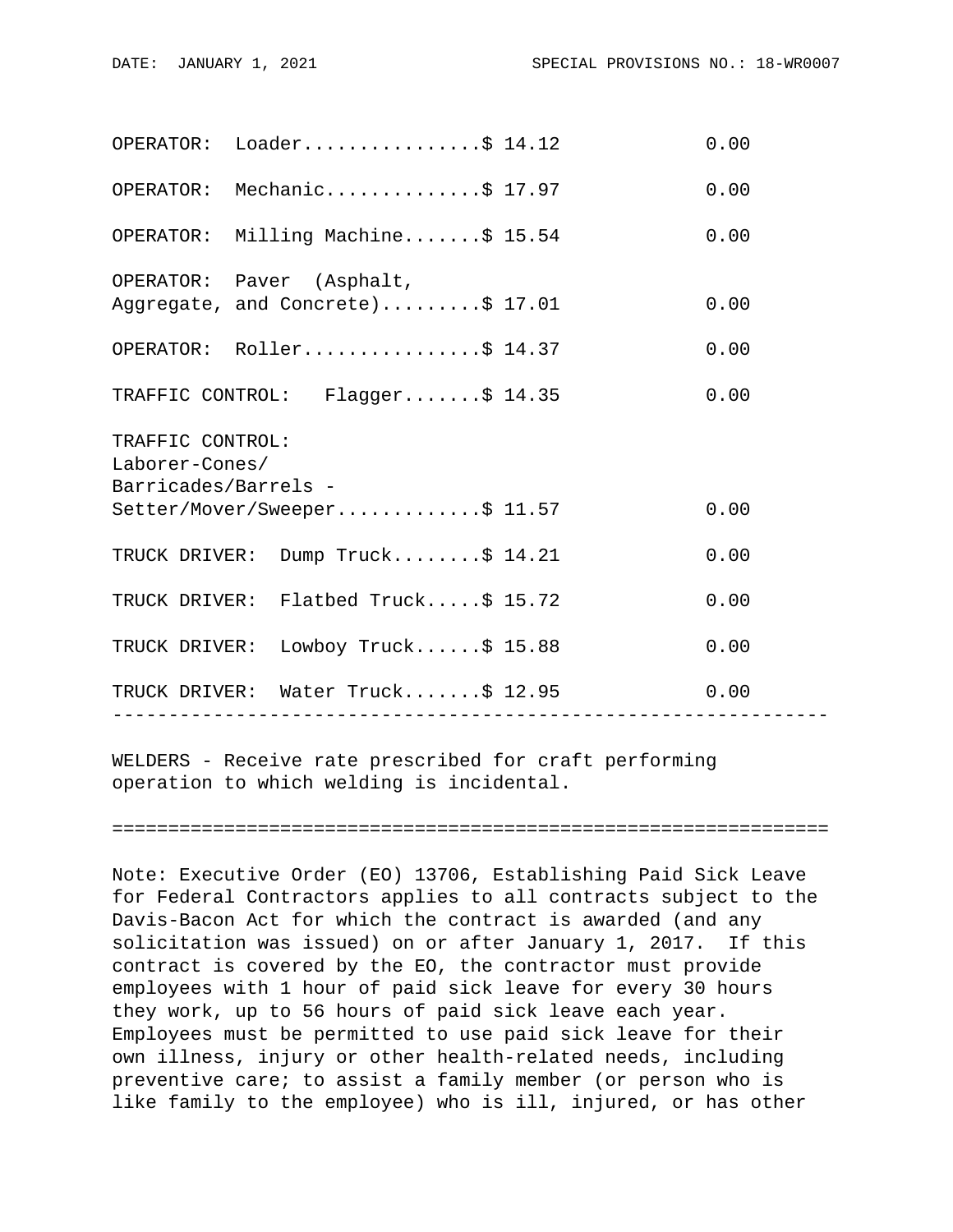health-related needs, including preventive care; or for reasons resulting from, or to assist a family member (or person who is like family to the employee) who is a victim of, domestic violence, sexual assault, or stalking. Additional information on contractor requirements and worker protections under the EO is available at www.dol.gov/whd/govcontracts.

Unlisted classifications needed for work not included within the scope of the classifications listed may be added after award only as provided in the labor standards contract clauses (29CFR 5.5 (a) (1) (ii)).

----------------------------------------------------------------

The body of each wage determination lists the classification and wage rates that have been found to be prevailing for the cited type(s) of construction in the area covered by the wage determination. The classifications are listed in alphabetical order of ""identifiers"" that indicate whether the particular rate is a union rate (current union negotiated rate for local), a survey rate (weighted average rate) or a union average rate (weighted union average rate).

Union Rate Identifiers

A four-letter classification abbreviation identifier enclosed in dotted lines beginning with characters other than ""SU"" or ""UAVG"" denotes that the union classification and rate were prevailing for that classification in the survey. Example: PLUM0198-005 07/01/2014. PLUM is an abbreviation identifier of the union which prevailed in the survey for this classification, which in this example would be Plumbers. 0198 indicates the local union number or district council number where applicable, i.e., Plumbers Local 0198. The next number, 005 in the example, is an internal number used in processing the wage determination. 07/01/2014 is the effective date of the most current negotiated rate, which in this example is July 1, 2014.

Union prevailing wage rates are updated to reflect all rate changes in the collective bargaining agreement (CBA) governing this classification and rate.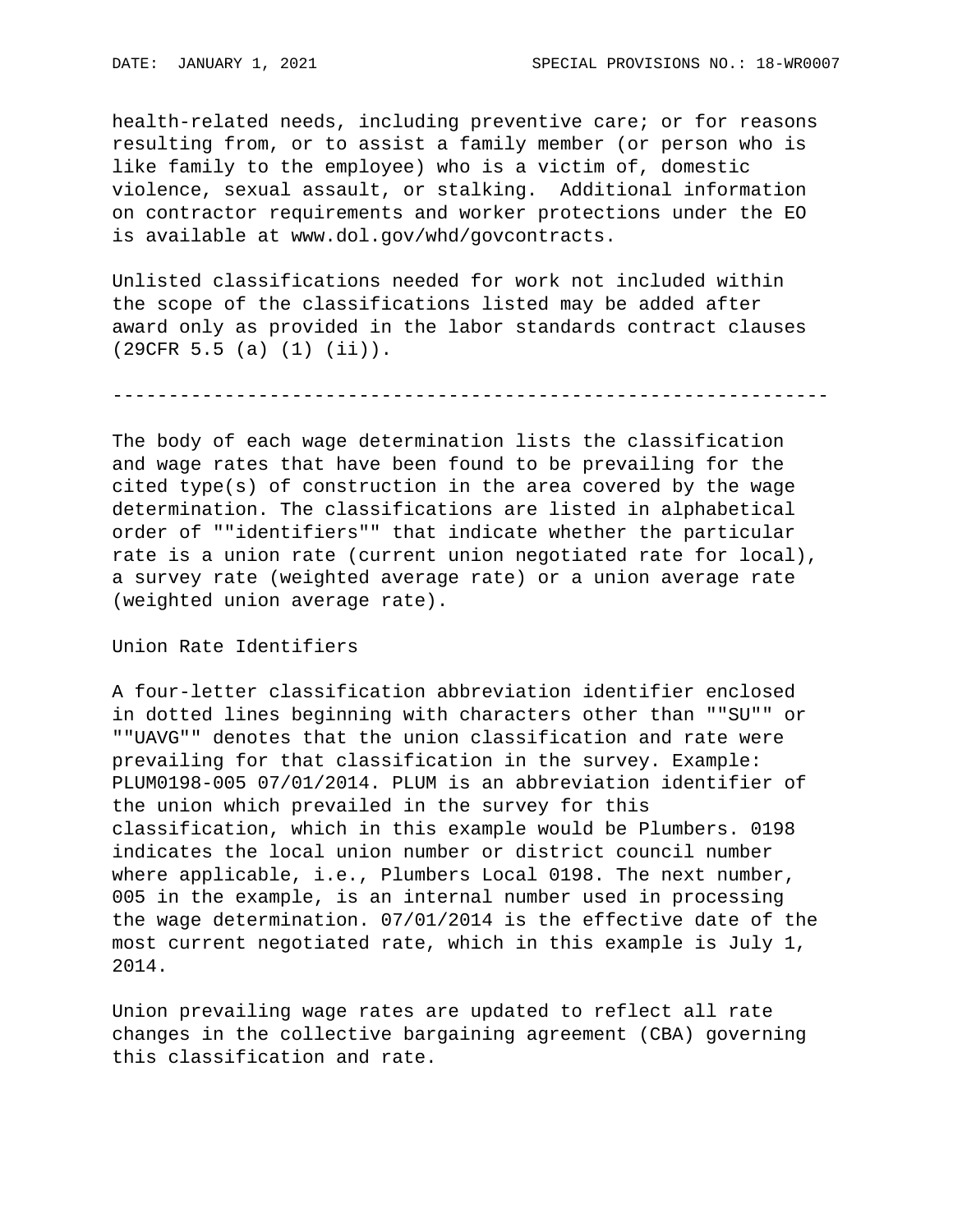Survey Rate Identifiers

Classifications listed under the ""SU"" identifier indicate that no one rate prevailed for this classification in the survey and the published rate is derived by computing a weighted average rate based on all the rates reported in the survey for that classification. As this weighted average rate includes all rates reported in the survey, it may include both union and non-union rates. Example: SULA2012-007 5/13/2014. SU indicates the rates are survey rates based on a weighted average calculation of rates and are not majority rates. LA indicates the State of Louisiana. 2012 is the year of survey on which these classifications and rates are based. The next number, 007 in the example, is an internal number used in producing the wage determination. 5/13/2014 indicates the survey completion date for the classifications and rates under that identifier.

Survey wage rates are not updated and remain in effect until a new survey is conducted.

Union Average Rate Identifiers

Classification(s) listed under the UAVG identifier indicate that no single majority rate prevailed for those classifications; however, 100% of the data reported for the classifications was union data. EXAMPLE: UAVG-OH-0010 08/29/2014. UAVG indicates that the rate is a weighted union average rate. OH indicates the state. The next number, 0010 in the example, is an internal number used in producing the wage determination. 08/29/2014 indicates the survey completion date for the classifications and rates under that identifier.

A UAVG rate will be updated once a year, usually in January of each year, to reflect a weighted average of the current negotiated/CBA rate of the union locals from which the rate is based.

----------------------------------------------------------------

## WAGE DETERMINATION APPEALS PROCESS

1.) Has there been an initial decision in the matter? This can be: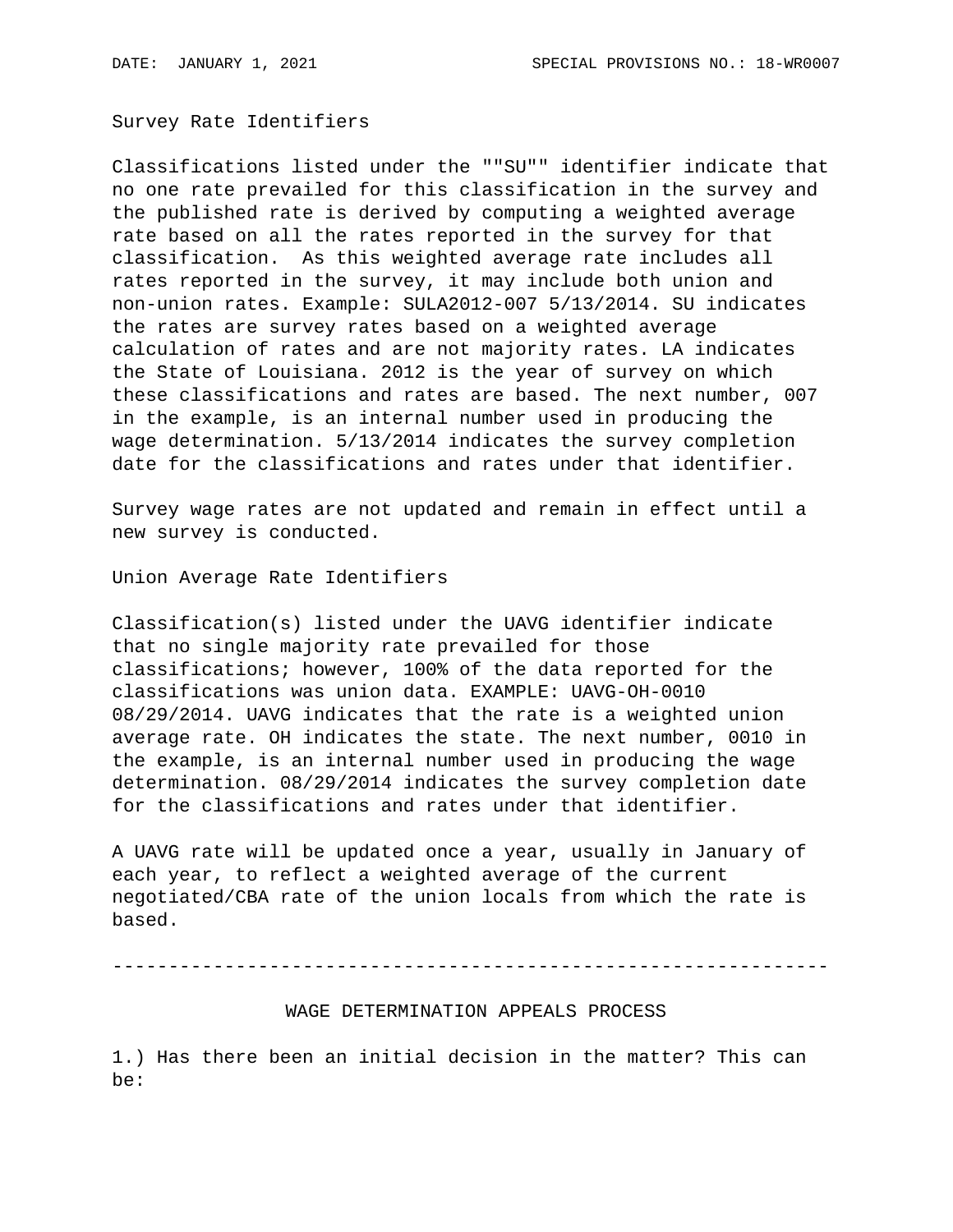- \* an existing published wage determination
- \* a survey underlying a wage determination
- \* a Wage and Hour Division letter setting forth a position on a wage determination matter
- \* a conformance (additional classification and rate) ruling

On survey related matters, initial contact, including requests for summaries of surveys, should be with the Wage and Hour Regional Office for the area in which the survey was conducted because those Regional Offices have responsibility for the Davis-Bacon survey program. If the response from this initial contact is not satisfactory, then the process described in 2.) and 3.) should be followed.

With regard to any other matter not yet ripe for the formal process described here, initial contact should be with the Branch of Construction Wage Determinations. Write to:

> Branch of Construction Wage Determinations Wage and Hour Division U.S. Department of Labor 200 Constitution Avenue, N.W. Washington, DC 20210

2.) If the answer to the question in 1.) is yes, then an interested party (those affected by the action) can request review and reconsideration from the Wage and Hour Administrator (See 29 CFR Part 1.8 and 29 CFR Part 7). Write to:

> Wage and Hour Administrator U.S. Department of Labor 200 Constitution Avenue, N.W. Washington, DC 20210

The request should be accompanied by a full statement of the interested party's position and by any information (wage payment data, project description, area practice material, etc.) that the requestor considers relevant to the issue.

3.) If the decision of the Administrator is not favorable, an interested party may appeal directly to the Administrative Review Board (formerly the Wage Appeals Board). Write to: